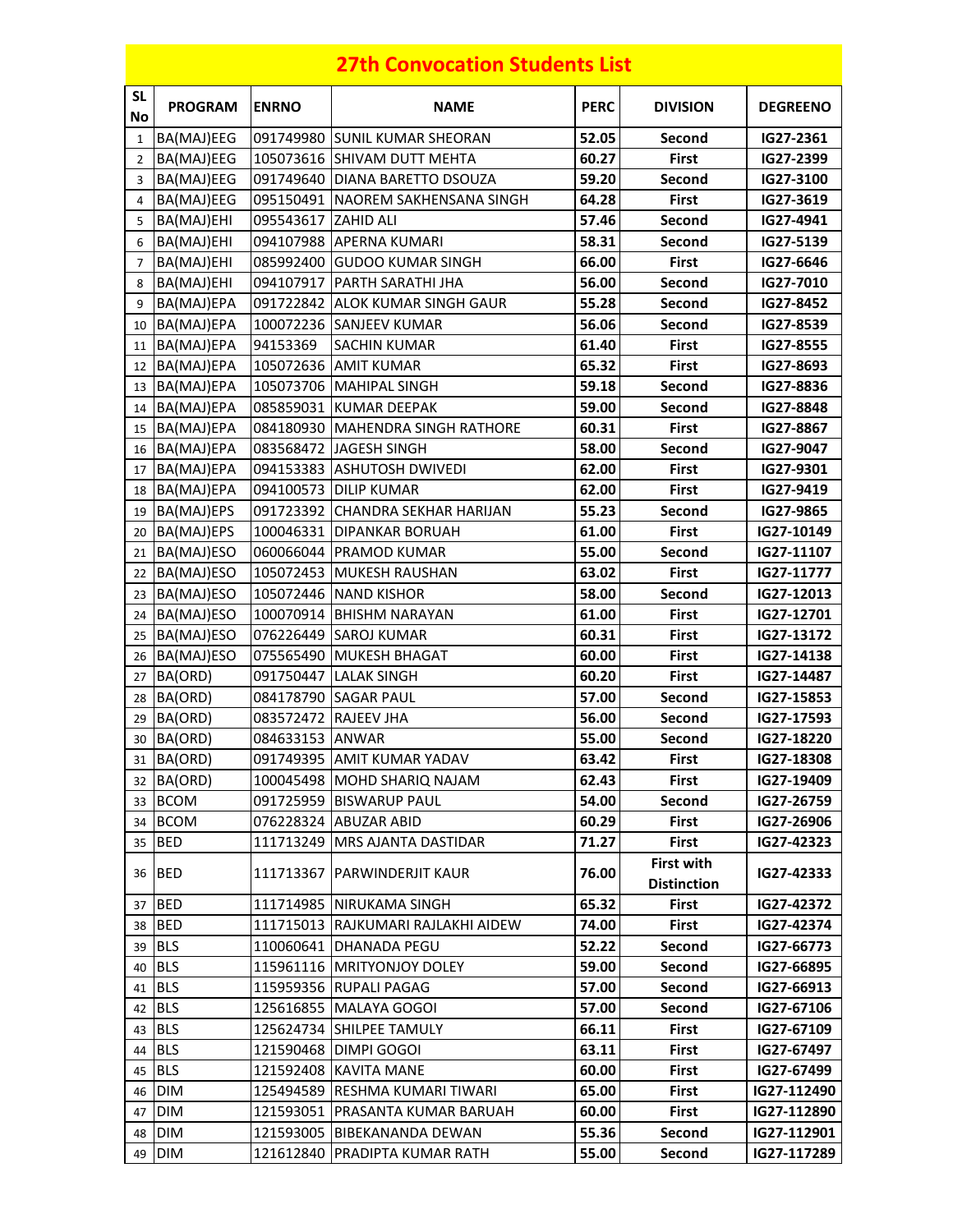|    | 50 DIM         |                     | 110063188 IMISS MALLIKA DEVI      | 55.00 | Second       | IG27-117866 |
|----|----------------|---------------------|-----------------------------------|-------|--------------|-------------|
|    | 51 DIM         |                     | 122422179 AJAY KUMAR              | 57.00 | Second       | IG27-118038 |
| 52 | <b>DIM</b>     |                     | 121612800 SABITA JAISWAL          | 64.34 | First        | IG27-118123 |
| 53 | <b>DIM</b>     |                     | 115956225 BHARGOB JYOTI BORAH     | 59.08 | Second       | IG27-119182 |
| 54 | MAH            |                     | 105068305 ABHINAV KUMAR           | 56.13 | Second       | IG27-156849 |
| 55 | <b>MARD</b>    |                     | 085856226 BRISTI BARUAH           | 54.81 | Second       | IG27-160475 |
|    | 56 MARD        |                     | 083562203 MOUCHUMI KHANIKOR       | 61.73 | First        | IG27-160696 |
| 57 | <b>MARD</b>    |                     | 083562188 KANIKA PHUKAN           | 58.65 | Second       | IG27-161323 |
| 58 | <b>MARD</b>    |                     | 084182220 PRATIBHA MOHAN          | 63.26 | <b>First</b> | IG27-161324 |
| 59 | <b>MARD</b>    |                     | 094110796 PRANJYOTI SAIKIA        | 64.82 | <b>First</b> | IG27-161393 |
|    | 60 MBADFM      |                     | 101854308 VANDANA PATHAK          | 60.10 | <b>First</b> | IG27-162343 |
| 61 | <b>MBADHRM</b> |                     | 081085175 ARUN KUMAR SAH          | 60.00 | <b>First</b> | IG27-163423 |
| 62 | <b>MCOM</b>    |                     | 110054551  KRISHNA BIHANI         | 64.08 | <b>First</b> | IG27-170789 |
| 63 | <b>MCOM</b>    |                     | 115959592 RUBUL DASTIDAR          | 59.00 | Second       | IG27-172211 |
| 64 | <b>IMCOM</b>   |                     | 115959600 ARBIND KUMAR THAKUR     | 59.00 | Second       | IG27-172212 |
| 65 | <b>MCOM</b>    |                     | 115960454 BIPLOB DAS              | 60.42 | <b>First</b> | IG27-172228 |
| 66 | <b>MCOM</b>    |                     | 115960479 JYOTISHNA BURAGOHAIN    | 60.25 | First        | IG27-172229 |
| 67 | <b>MCOM</b>    |                     | 115960422 MILTON DEURI            | 59.00 | Second       | IG27-172233 |
| 68 | <b>IMCOM</b>   |                     | 115960375 MINTU SHARMA            | 59.00 | Second       | IG27-172234 |
|    | 69 MCOM        |                     | 110060358 JAYMALA KUMARI THAKUR   | 64.08 | <b>First</b> | IG27-172766 |
| 70 | <b>IMCOM</b>   |                     | 110054623 SANJOY DUTTA            | 63.42 | <b>First</b> | IG27-172769 |
| 71 | <b>MCOM</b>    |                     | 105073827 SANJAY CHOWDHURY        | 60.25 | First        | IG27-173205 |
| 72 | <b>MEG</b>     |                     | 060065827 SUDHIR KUMAR            | 57.38 | Second       | IG27-177624 |
| 73 | <b>MEG</b>     |                     | 083570580 JAYATREE DEY            | 55.00 | Second       | IG27-178051 |
| 74 | <b>MEG</b>     |                     | 091715539 MOON MOON SADHANIDAR    | 60.00 | <b>First</b> | IG27-178725 |
| 75 | <b>MHD</b>     |                     | 094111798 SUMAN KUMARI SHA        | 65.18 | First        | IG27-179371 |
| 76 | <b>MHD</b>     |                     | 094109791 RATANA AICH             | 57.36 | Second       | IG27-180287 |
| 77 | <b>MHD</b>     | 110051832 RIMPI DEB |                                   | 60.27 | First        | IG27-180446 |
|    | 78 MHD         |                     | 110051896 HIMANSHU PRAKASH MISHRA | 62.00 | First        | IG27-180447 |
| 79 | <b>MHD</b>     |                     | 110055972 KARUNA TAMANG           | 59.09 | Second       | IG27-181026 |
| 80 | <b>MHD</b>     | 091751986 MITA DAS  |                                   | 54.00 | Second       | IG27-181456 |
| 81 | <b>MPA</b>     |                     | 105073002 MANORANJAN KUMAR        | 61.00 | <b>First</b> | IG27-182417 |
|    | 82 MPA         |                     | 110056230 KANHAIYA KUMAR          | 62.00 | First        | IG27-182422 |
|    | 83 MPA         |                     | 125499413 LAL BAHADUR SAH         | 55.13 | Second       | IG27-182991 |
|    | 84 MPA         |                     | 110053639 BIRENDRA KUMAR          | 63.25 | First        | IG27-183249 |
| 85 | <b>MPA</b>     |                     | 115952100 PRABHAKAR KUMAR         | 65.25 | <b>First</b> | IG27-183280 |
| 86 | <b>MPA</b>     |                     | 115953434 RAJESH KUMAR VERMA      | 68.00 | First        | IG27-183281 |
| 87 | <b>MPA</b>     |                     | 105072828 HARENDRA KUMAR          | 62.13 | First        | IG27-183468 |
| 88 | <b>MPA</b>     |                     | 100072194 DHARAM SINGH            | 60.38 | First        | IG27-183781 |
| 89 | <b>MPA</b>     |                     | 105072784 RAJU KUMAR              | 61.00 | First        | IG27-183940 |
| 90 | <b>MPS</b>     |                     | 092869166 MAMTA KUMARI            | 60.13 | <b>First</b> | IG27-185685 |
| 91 | <b>MPS</b>     |                     | 115961417 LUCKY SAIKIA            | 63.00 | First        | IG27-185712 |
|    | 92 MPS         |                     | 105068705 BORNALISAIKIA           | 59.00 | Second       | IG27-185965 |
|    | 93 MPS         |                     | 110060634 DIPALI PEGU             | 59.00 | Second       | IG27-186031 |
| 94 | <b>MPS</b>     |                     | 100067415 MOMEE TERANGPI          | 57.38 | Second       | IG27-186037 |
| 95 | <b>MPS</b>     |                     | 110058075 GIRIN BORDOLOI          | 58.00 | Second       | IG27-186040 |
|    | 96 MPS         |                     | 110058082 MANUJIT BORDOLOI        | 61.00 | First        | IG27-186044 |
| 97 | <b>MPS</b>     |                     | 091754967 PRADEEP SINGH           | 62.00 | First        | IG27-186099 |
|    | 98 MPS         |                     | 091755027 AJAY KHOKHAR            | 57.38 | Second       | IG27-186969 |
|    | 99 MPS         |                     | 105069232 CHAINADHAR TAID         | 55.25 | Second       | IG27-186985 |
|    | 100 MSO        |                     | 105073787 NAYANJYOTI KHAUND       | 55.25 | Second       | IG27-188737 |
|    | 101 MSO        |                     | 115957599 SARFARAJ ALI HAZARIKA   | 58.00 | Second       | IG27-190997 |
|    | 102 MSO        |                     | 115960350 LAKY HAZARIKA           | 60.38 | First        | IG27-191006 |
|    | 103 MSO        |                     | 115961431 RUPA SAIKIA             | 53.25 | Second       | IG27-191007 |
|    |                |                     |                                   |       |              |             |